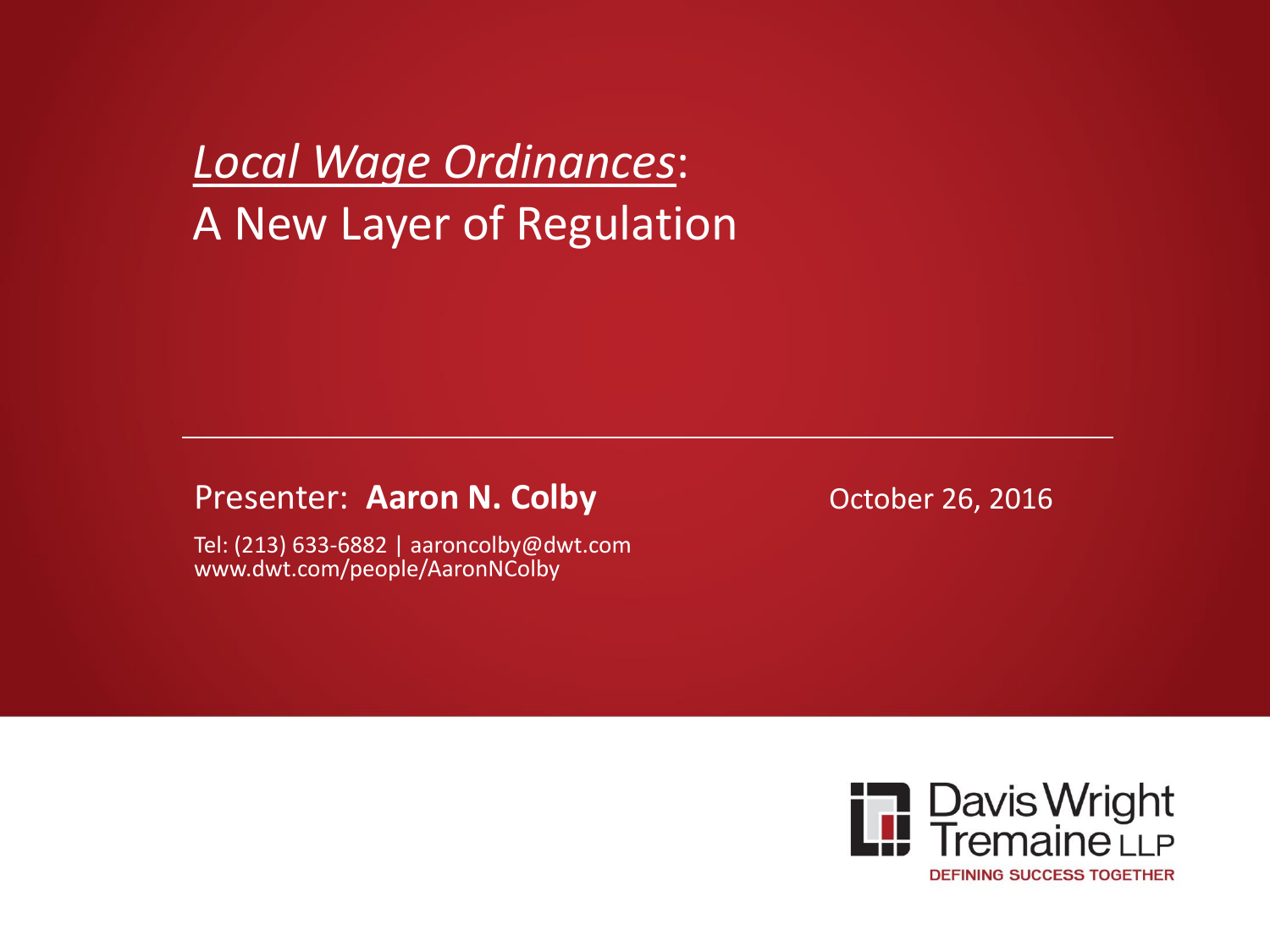#### Federal, State, Local Compliance Required

- California companies must comply with all applicable minimum wage laws. This includes **federal**, **state**, and **city**.
- $\blacksquare$  The company must pay the highest minimum wage rate that applies.
- *How many employees (including part-time) does the company currently employ?* The answer determines whether the City Wage Ordinance (and the minimum wage rate included in it) applies to the company.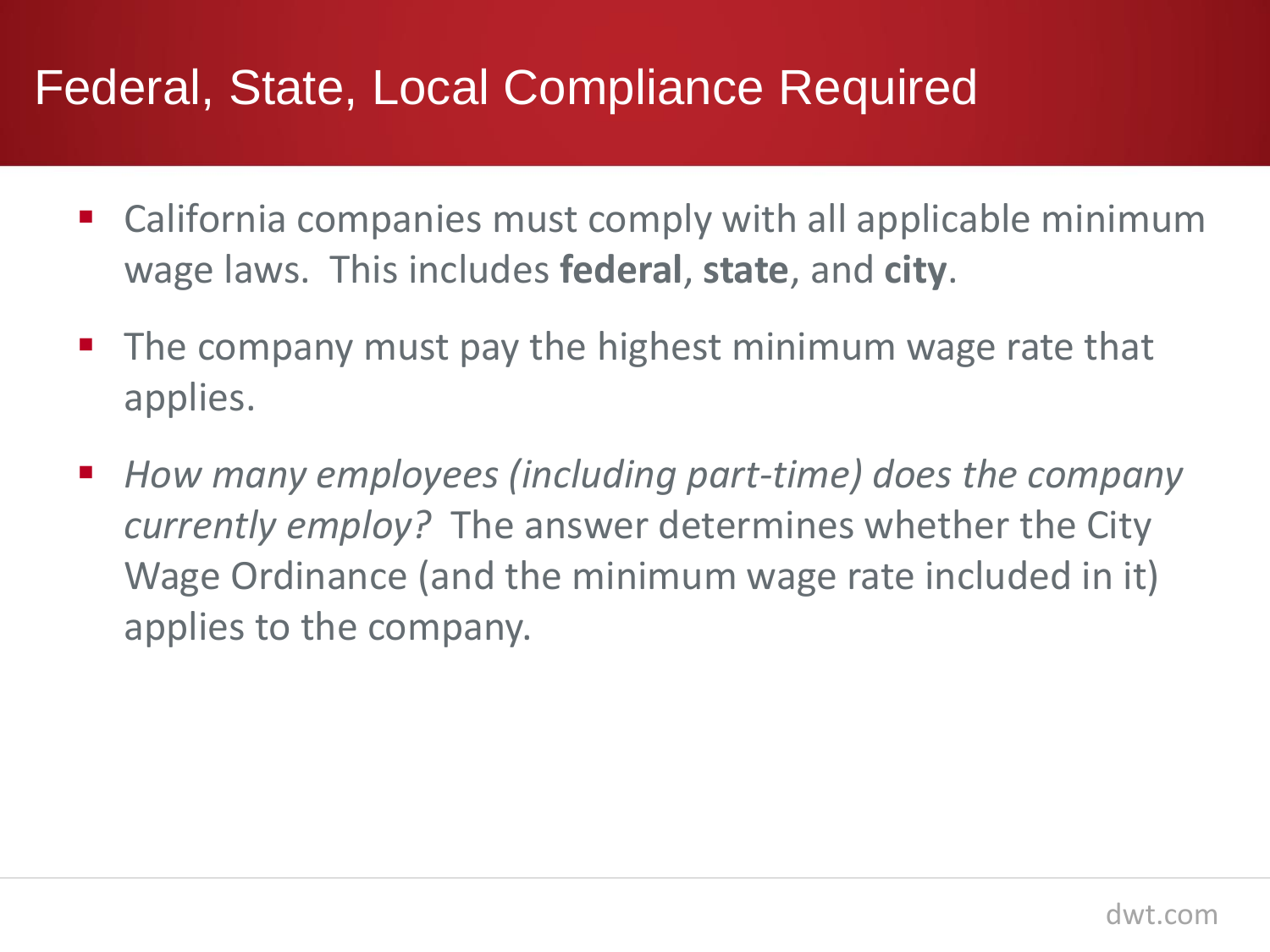## Federal Minimum Wage

- **The federal minimum wage rate is \$7.25 per hour.**
- **There are no scheduled increases on the horizon**

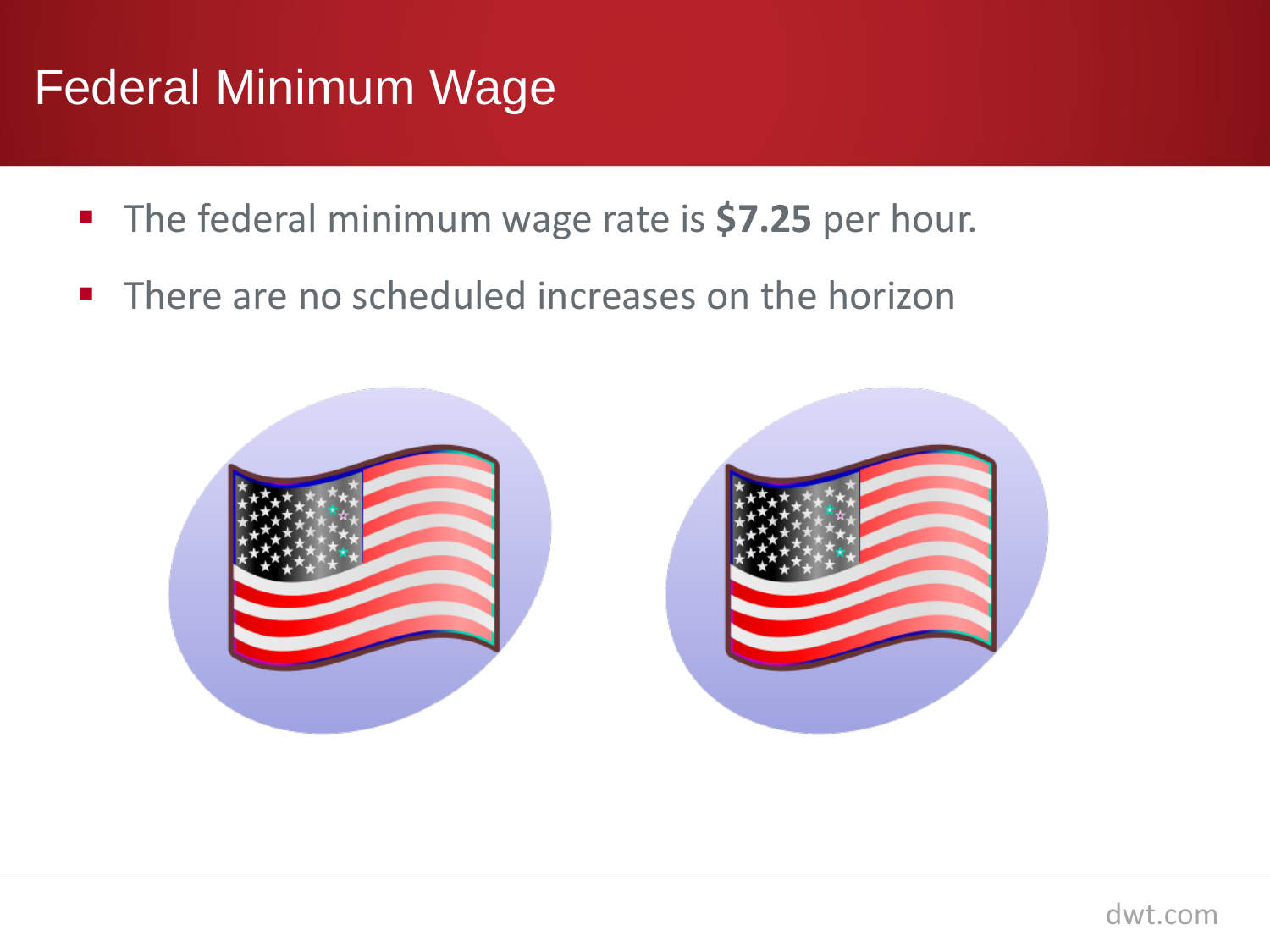#### California State Minimum Wage

- On April 4, 2016, CA Governor Brown signed Senate Bill 3, which calls for incremental increases in the minimum wage over the next three years, depending on the size of the company.
- Current minimum wage for all CA companies is **\$10.00** per hour.
- Starting **January 1, 2017**, employers with **26 or more employees** must pay their employees **\$10.50** per hour.
- On January 1, 2018, the minimum rate increases to \$11 per hour. On each following January 1, an additional dollar will be added to the minimum rate each succeeding year until the minimum rate reaches \$15 per hour on Jan. 1, 2022.
- The incremental increases are delayed by one year for employers with 25 or fewer employees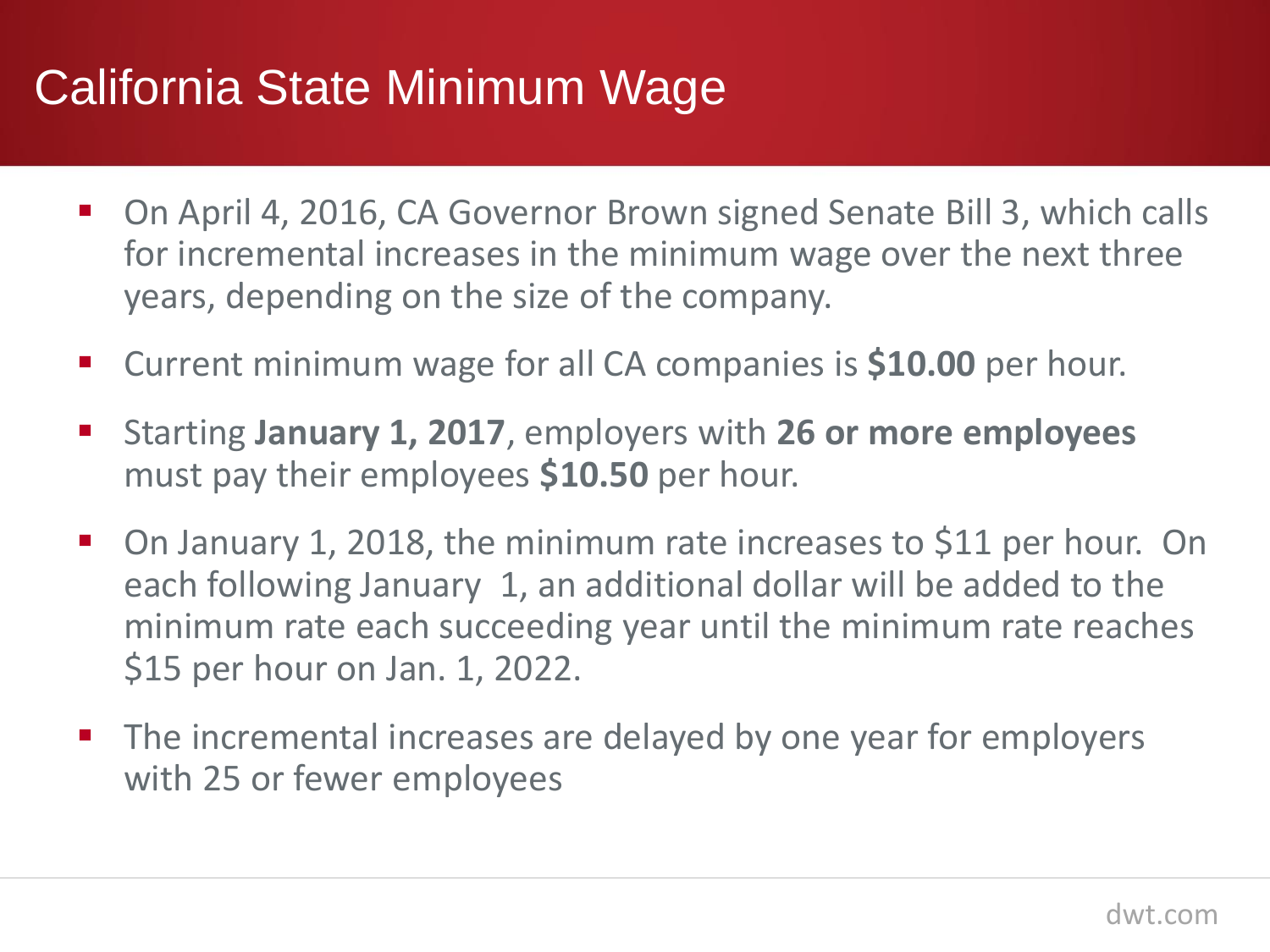## California State Minimum Wage (cont.)

- The minimum hourly rate for low-wage employees will have a ripple effect on the minimum salary threshold requirement for California employees who are exempt from overtime pay.
- Under the California Labor Code, an exempt employee must be paid an *annual salary equal to at least twice the amount that would be earned by a minimum-wage hourly employee working a 40-hour workweek*. At the current minimum wage at \$10 per hour, the minimum salary for an exempt employee is \$41,600 annually. Under SB3, the minimum exempt salary will increase incrementally, first to \$43,680 and eventually to \$62,400, once the minimum wage reaches \$15 per hour in 2022.
	- Meanwhile, the minimum salary threshold for exempt employees under *federal* law has been increased to \$47,476, effective December 1, 2016.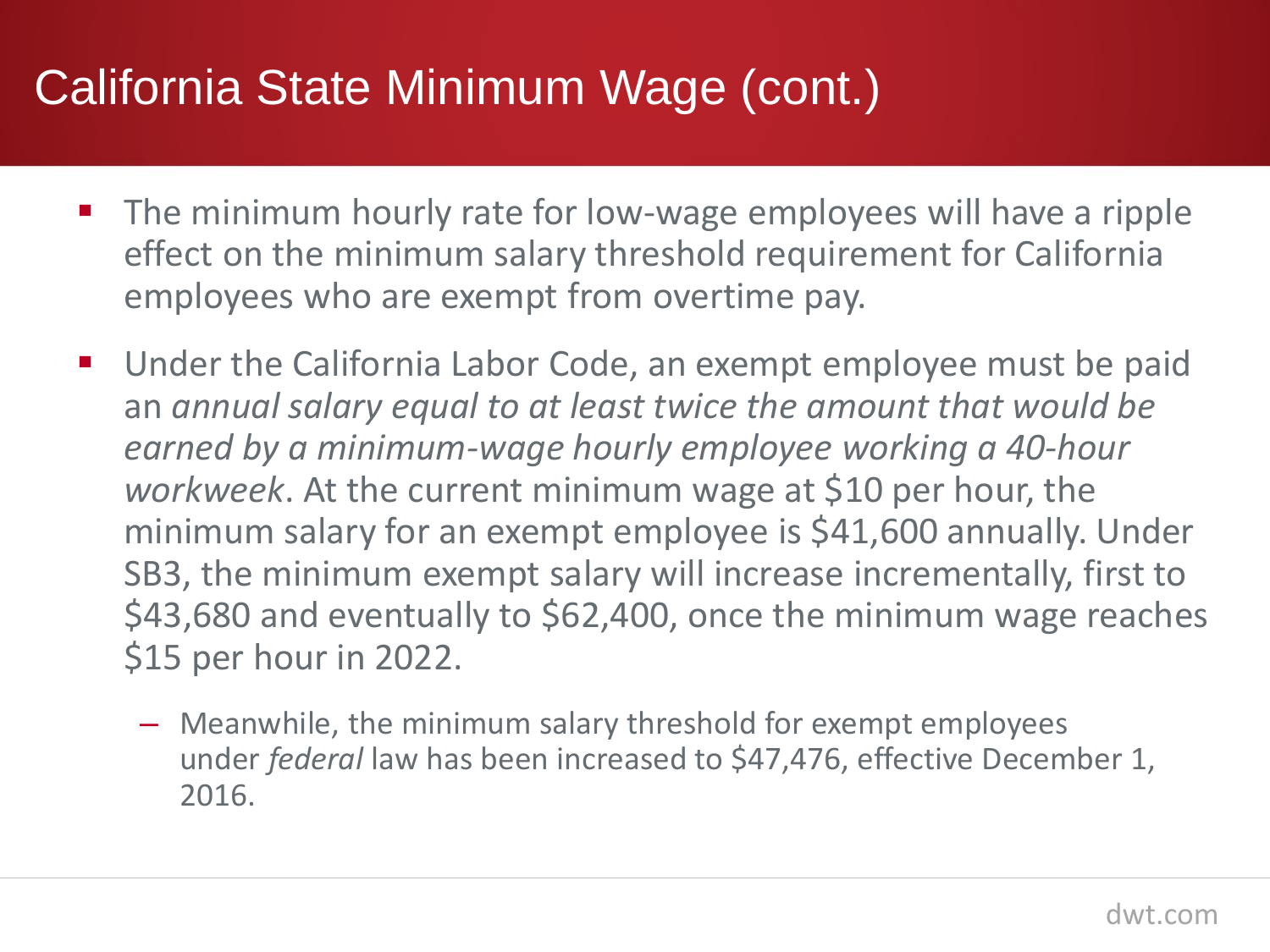#### Local Wage Ordinances

- **Effective on July 1, 2016, employers in the** *City of Los Angeles* and the *unincorporated areas of Los Angeles County* must comply with a new set of minimum wage laws aimed at increasing the minimum wage to \$15 per hour by 2020.
- Many other cities in California already have minimum wage ordinances, including: Berkeley, El Cerrito, Emeryville, Long Beach, Los Angeles, Mountain View, Oakland, Palo Alto, Pasadena, Richmond, Sacramento, San Diego, San Francisco, San Jose, Santa Clara, Santa Monica, and Sunnyvale.
- Many *incorporated cities* within Los Angeles County have or are considering city-level wage ordinances.
	- A list of incorporated cities within Los Angeles County is here [http://ceo.lacounty.gov/forms/09-10%20cities%20alpha.pdf](http://ceo.lacounty.gov/forms/09-10 cities alpha.pdf)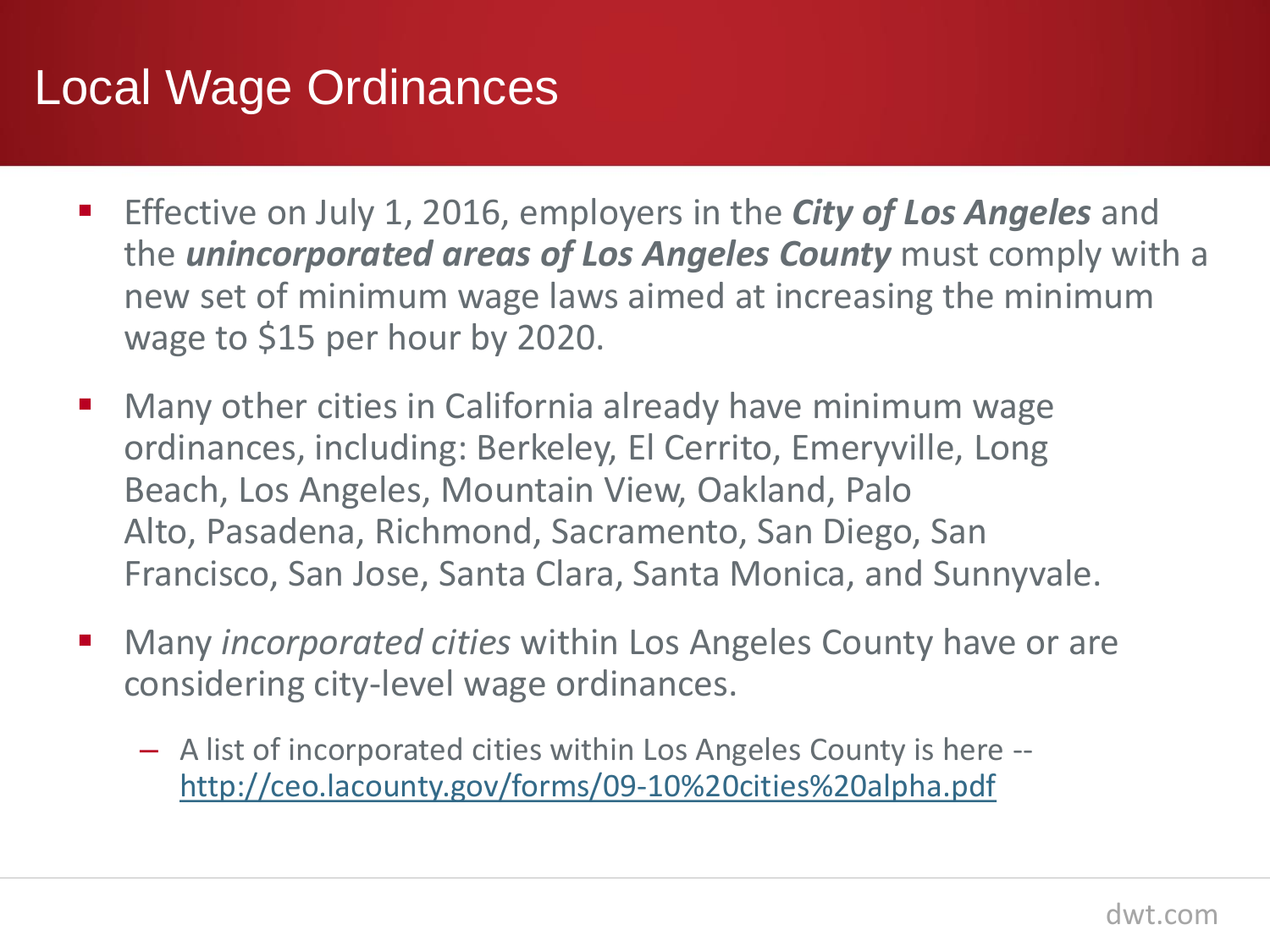# County of Los Angeles Ordinance

- Effective on July 1, 2016, *the minimum wage for all employers with 26 or more employees in unincorporated areas of Los Angeles County will be \$10.50 per hour.*
	- The new minimum wage will increase annually to \$12.00, \$13.25, \$14.25 and \$15.00 by July 1, 2020, with a similar schedule of increases but delayed for one year (to July 1, 2017) for employers with 25 or fewer employers.
- The Ordinance covers only the "the unincorporated areas of Los Angeles County."
	- The ordinance is here [http://file.lacounty.gov/SDSInter/bos/sop/232033\\_07212015\\_siglinks.pdf](http://file.lacounty.gov/SDSInter/bos/sop/232033_07212015_siglinks.pdf)
	- The unincorporated areas within Los Angeles County is here [http://ceo.lacounty.gov/forms/Unincorp%20Alpha%20Web.pdf](http://ceo.lacounty.gov/forms/Unincorp Alpha Web.pdf)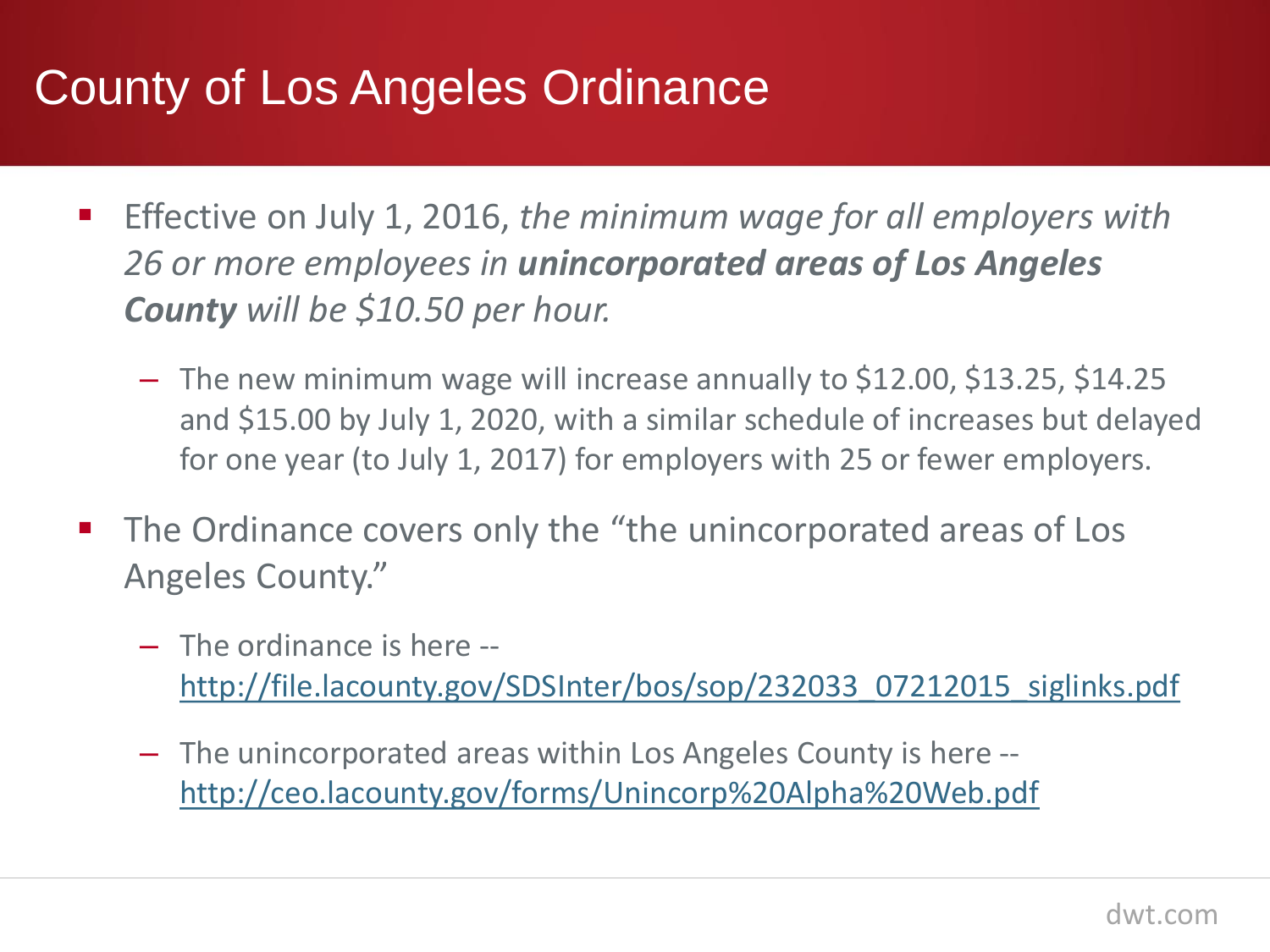# City of Los Angeles Ordinance

- **Effective July 1, 2016, the Municipal Code was amended to** include *minimum wage pay rates* and *sick leave benefits* for employees who "in a particular week perform at least two hours of work" **within the City of Los Angeles**.
- The Los Angeles City Ordinance is here -[http://clkrep.lacity.org/onlinedocs/2014/14-](http://clkrep.lacity.org/onlinedocs/2014/14-1371_ORD_184320_6-2-16.pdf) [1371\\_ORD\\_184320\\_6-2-16.pdf](http://clkrep.lacity.org/onlinedocs/2014/14-1371_ORD_184320_6-2-16.pdf)
- $\blacksquare$  Verify if an address is within the city of Los Angeles  $\blacksquare$ http://neighborhoodinfo.lacity.org/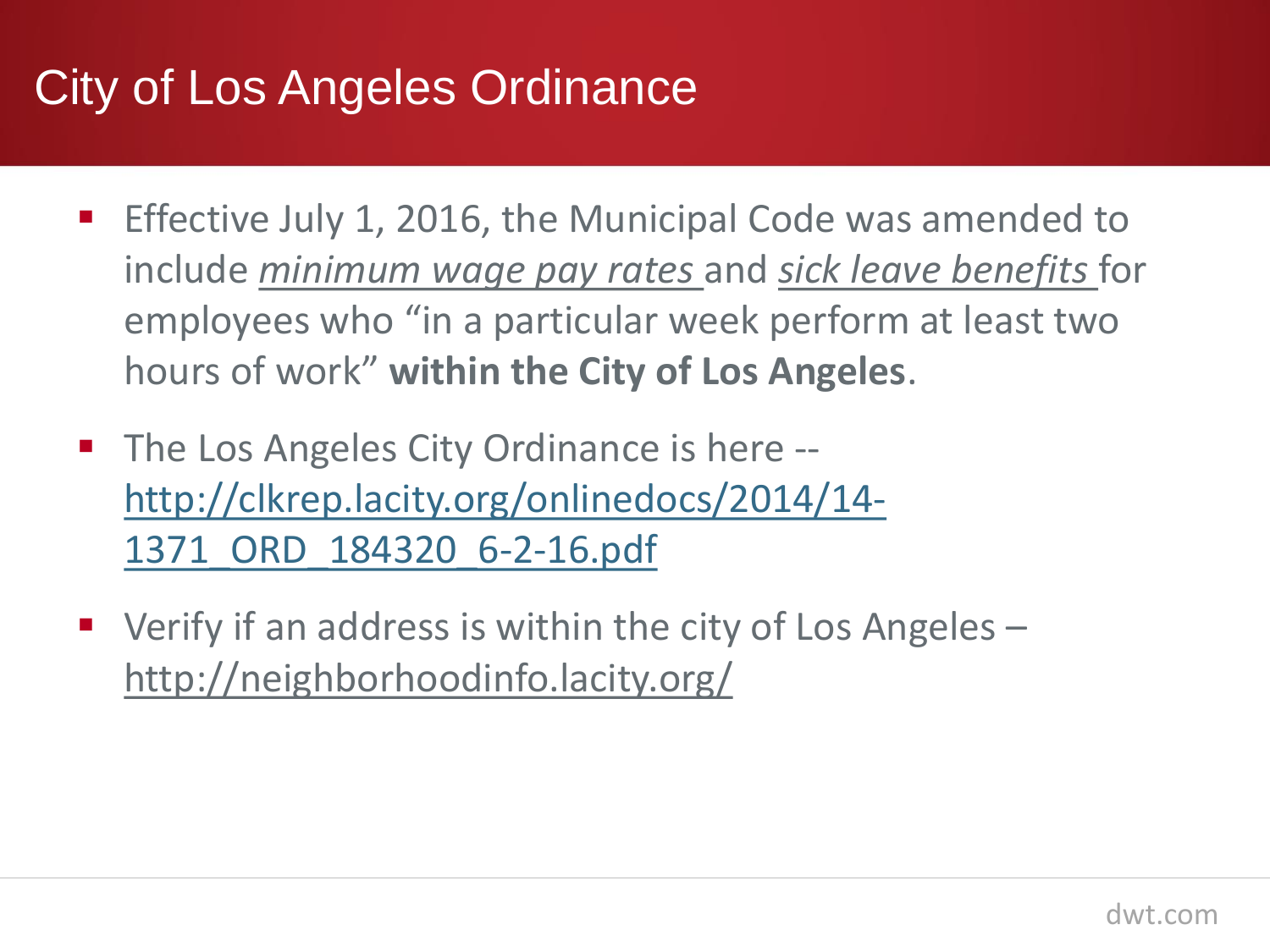## City of Los Angeles Ordinance (cont.)

- On **July 1, 2016**, the minimum wage for employees within the City of Los Angeles will be **\$10.50 per hour** for employers with **26 or more employees**.
- **The minimum wage will continue to increase annually to** \$12.00, \$13.25, \$14.25 and \$15.00 by July 1, 2020, with a similar schedule of increases but delayed for one year (to July 1, 2017) for employers with 25 or fewer employers.
- **The City Council has a Frequently Asked Questions -**[https://bca.lacity.org/site/pdf/lwo/Los%20Angeles%20Minimu](https://bca.lacity.org/site/pdf/lwo/Los Angeles Minimum FAQ.pdf) [m%20FAQ.pdf](https://bca.lacity.org/site/pdf/lwo/Los Angeles Minimum FAQ.pdf)

But, there's more…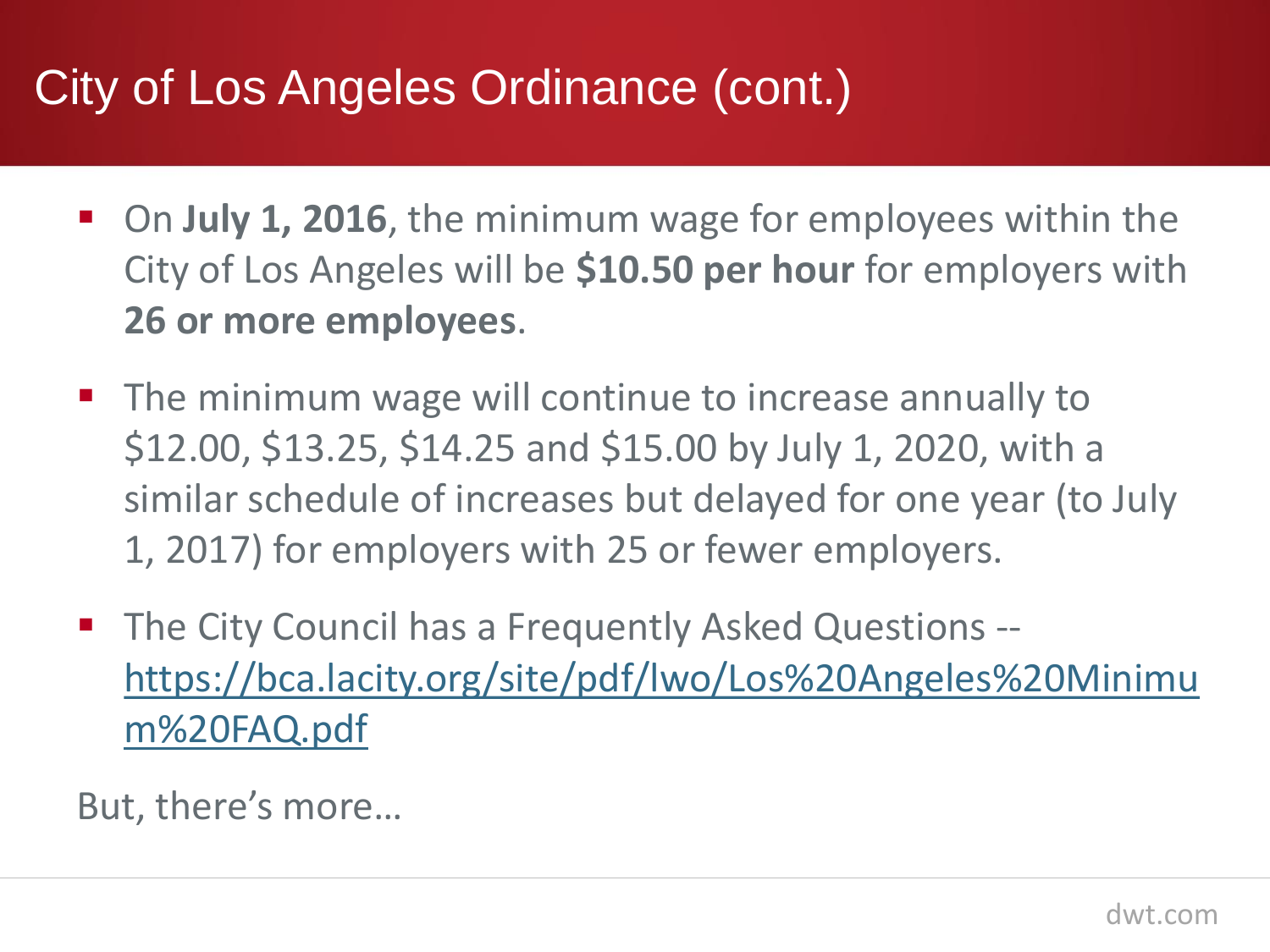## City of Los Angeles Ordinance (Paid Sick Leave)

- The City Ordinance requires that an employer provide certain sick leave benefits. The Los Angeles City Wage Ordinance paid sick leave requirements match the state law in most, but not all, respects.
- The City Ordinance requires employees be allowed to use 48 hours of *paid sick leave per year* -- **double** the 24 hours allowed by state law.
- **There are two methods in which employers may account for the** accrual of the requisite 48 hours under the City Ordinance.
	- Like the state law, an employee may accrue hourly. However, unlike the state law hourly accrual roll-over cap of 48 hours per year, the roll-over cap under the City Ordinance is a minimum of than *72 hours*.
	- Alternatively, employers may provide the full 48 hours of paid sick leave as a lump sum at the beginning of year (which may be on a calendar year, the employee's anniversary, or other 12-month period), without any roll-over to the following year. The state law requires 24 hours lump sum accrual.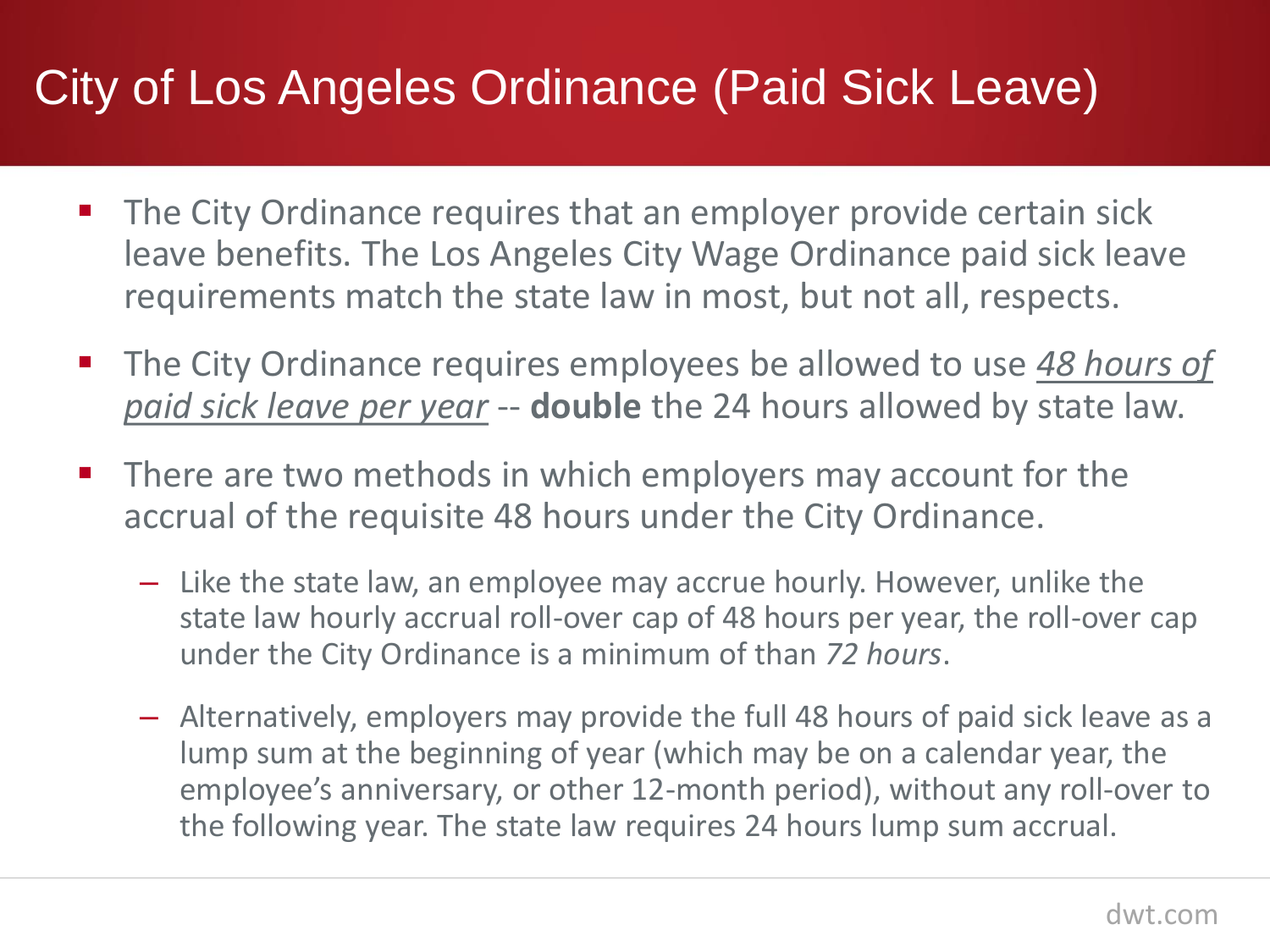#### City of Los Angeles Ordinance (Paid Sick Leave) (cont.)

- The City Ordinance, unlike the state law, does not expressly allow for use of accrued sick leave in as little as two hour increments, implying as if less than two hour increments may be required.
- The City Ordinance expands the definition of a "family member" to allow use accrued paid sick leave for the illness or preventive care of "*any individual related by blood or affinity whose close association with the employee is the equivalent of a family relationship*."
- The City Ordinance states than an employer "may require an Employee to provide *reasonable documentation of an absence from work for which paid sick leave is or will be used*." The state law has no such requirement. But, "reasonable documentation" is undefined, and neither the state law nor the City Ordinance requires an employee be sick *enough* to see doctor to use sick leave.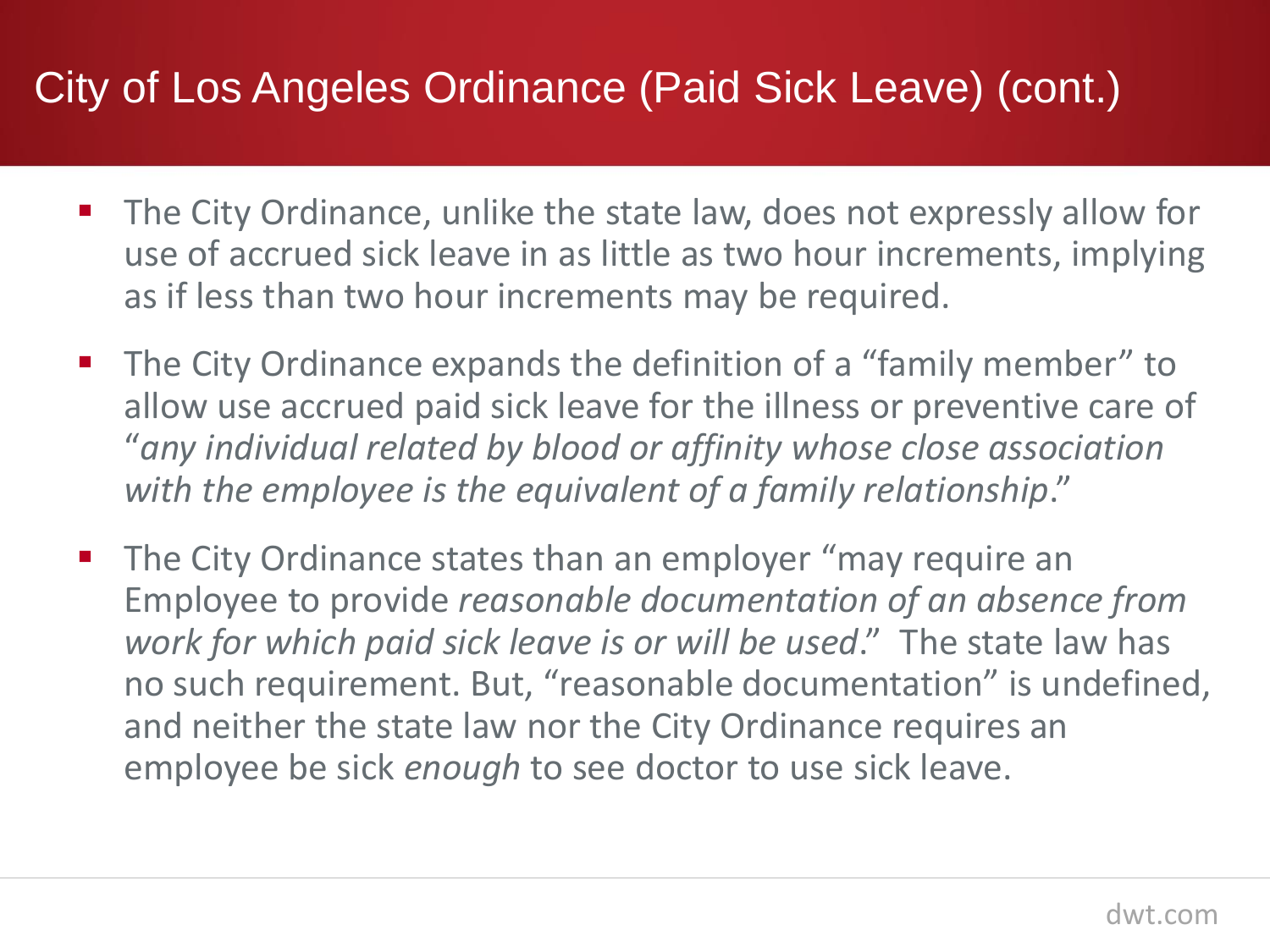#### Links…

- [http://www.dwt.com/Race-to-the-Highest-Minimum-](http://www.dwt.com/Race-to-the-Highest-Minimum-California-Minimum-Wage-Increase-and-San-Franciscos-New-Parental-Leave-Ordinance-04-13-2016/)[California-Minimum-Wage-Increase-and-San-Franciscos-New-](http://www.dwt.com/Race-to-the-Highest-Minimum-California-Minimum-Wage-Increase-and-San-Franciscos-New-Parental-Leave-Ordinance-04-13-2016/)[Parental-Leave-Ordinance-04-13-2016/](http://www.dwt.com/Race-to-the-Highest-Minimum-California-Minimum-Wage-Increase-and-San-Franciscos-New-Parental-Leave-Ordinance-04-13-2016/)
- [http://www.dwt.com/15-Minimum-Wage-and-Increased-Sick-](http://www.dwt.com/15-Minimum-Wage-and-Increased-Sick-Pay-Benefits-Adopted-in-the-City-and-County-of-Los-Angeles-06-29-2016/)[Pay-Benefits-Adopted-in-the-City-and-County-of-Los-Angeles-](http://www.dwt.com/15-Minimum-Wage-and-Increased-Sick-Pay-Benefits-Adopted-in-the-City-and-County-of-Los-Angeles-06-29-2016/)[06-29-2016/](http://www.dwt.com/15-Minimum-Wage-and-Increased-Sick-Pay-Benefits-Adopted-in-the-City-and-County-of-Los-Angeles-06-29-2016/)
- [http://laborcenter.berkeley.edu/minimum-wage-living-wage](http://laborcenter.berkeley.edu/minimum-wage-living-wage-resources/inventory-of-us-city-and-county-minimum-wage-ordinances/)[resources/inventory-of-us-city-and-county-minimum-wage](http://laborcenter.berkeley.edu/minimum-wage-living-wage-resources/inventory-of-us-city-and-county-minimum-wage-ordinances/)[ordinances/](http://laborcenter.berkeley.edu/minimum-wage-living-wage-resources/inventory-of-us-city-and-county-minimum-wage-ordinances/)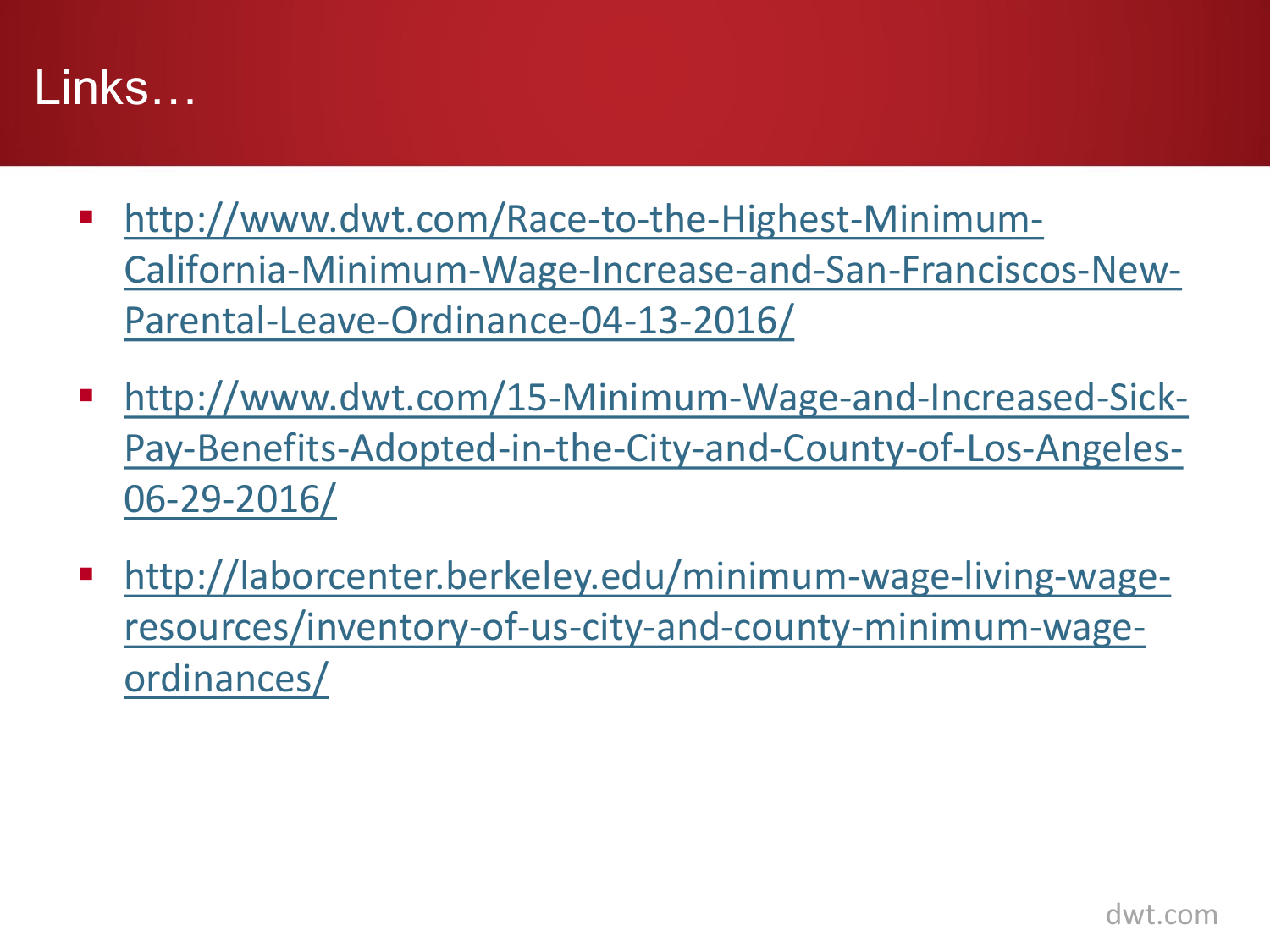

Thank you for attending today's presentation. Any questions?



- **Aaron N. Colby** 
	- $-$  (213) 633-6882
	- aaroncolby@dwt.com
	- www.dwt.com/people/AaronNColby